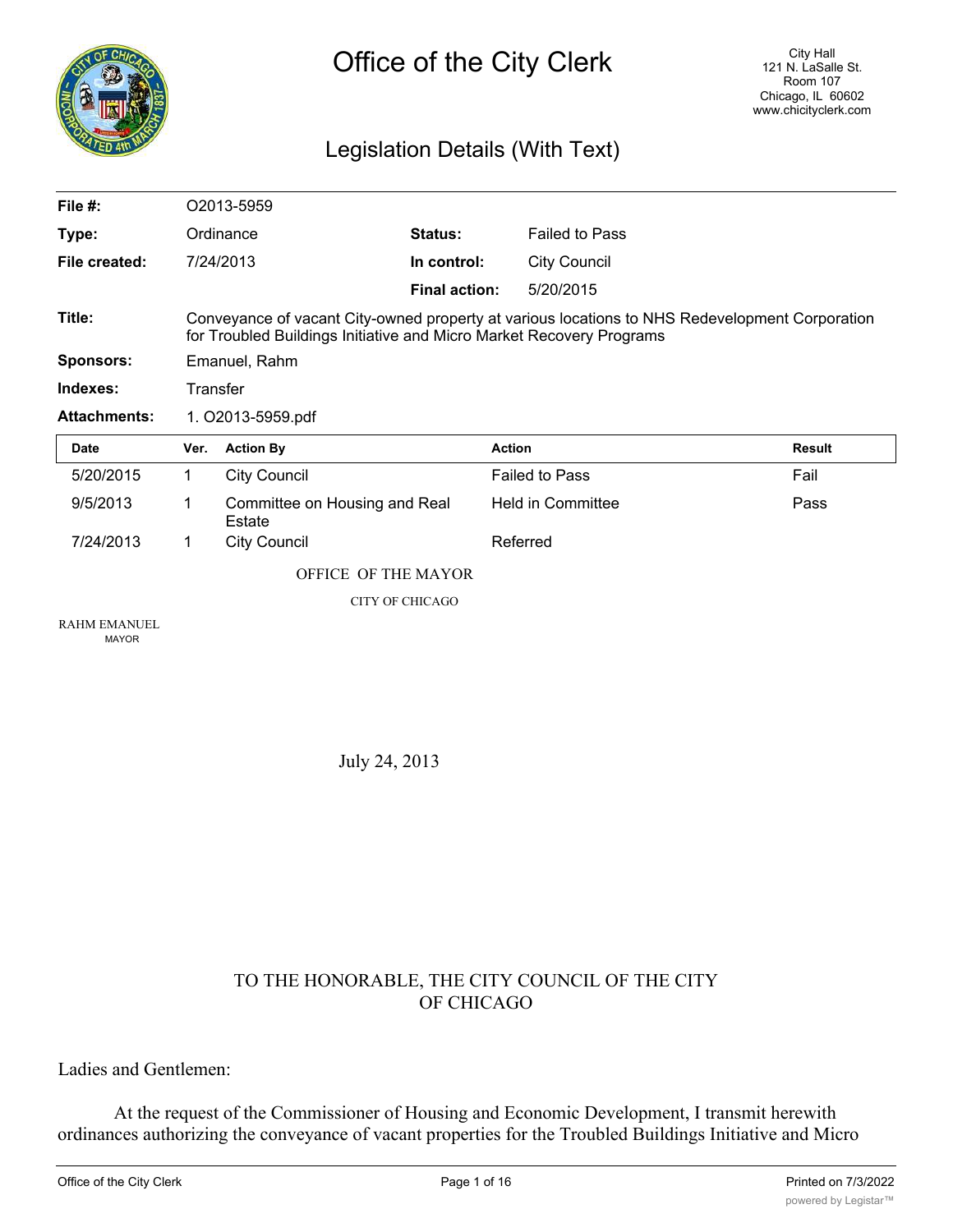Market Recovery Programs.

Your favorable consideration of these ordinances will be appreciated.

Mayor

Very truly yours,

#### **ORDINANCE**

WHEREAS, the City of Chicago (the "City") is a home rule unit of government under Article VII, Section 6(a) of the Constitution of the State of Illinois, and as such may exercise any power and perform any function pertaining to its government and affairs; and

WHEREAS, pursuant to ordinances passed by the City Council of the City (the "City Council") on September 29, 2004 and printed at pages 32587 through 32591 of the Journal of Proceedings of the City Council of the City of Chicago (the "Journal") for such date, and June 11, 2008 and printed at pages 29116 through 29119 of the Journal for such date, it was determined to be in the best interests of the City to improve one- to four-unit residential buildings which (i) had been foreclosed upon, (ii) had been placed into receivership, or (iii) had deteriorated to the extent that they threatened public health, safety or welfare ("Troubled Buildings") through a program known as the Troubled Building Initiative Program II (the "Program"); and

WHEREAS, the scope of the Program includes placing Troubled Buildings into receivership, providing financing for the acquisition and rehabilitation of Troubled Buildings, and monitoring and providing technical assistance in connection with the rehabilitation of Troubled Buildings; and

WHEREAS, the Program has been and is administered by the City's Department of Housing and Economic Development ("HED"), as successor to the City's Department of Housing; and

WHEREAS, NHS Redevelopment Corporation ("NHSRC") is an Illinois not-for-profit corporation; and

WHEREAS, HED has entered into various grant agreements with NHSRC to facilitate the Program; and

WHEREAS, the City owns or may in future own certain Troubled Buildings ("City-Owned Troubled Buildings"); and

WHEREAS, the City now desires to transfer certain of the City-Owned Troubled Buildings to NHSRC to facilitate the Program; now, therefore,

BE IT ORDAINED BY THE CITY COUNCIL OF THE CITY OF CHICAGO:

SECTION 1. The above recitals are expressed in and made a part of this ordinance as this ordinance as though function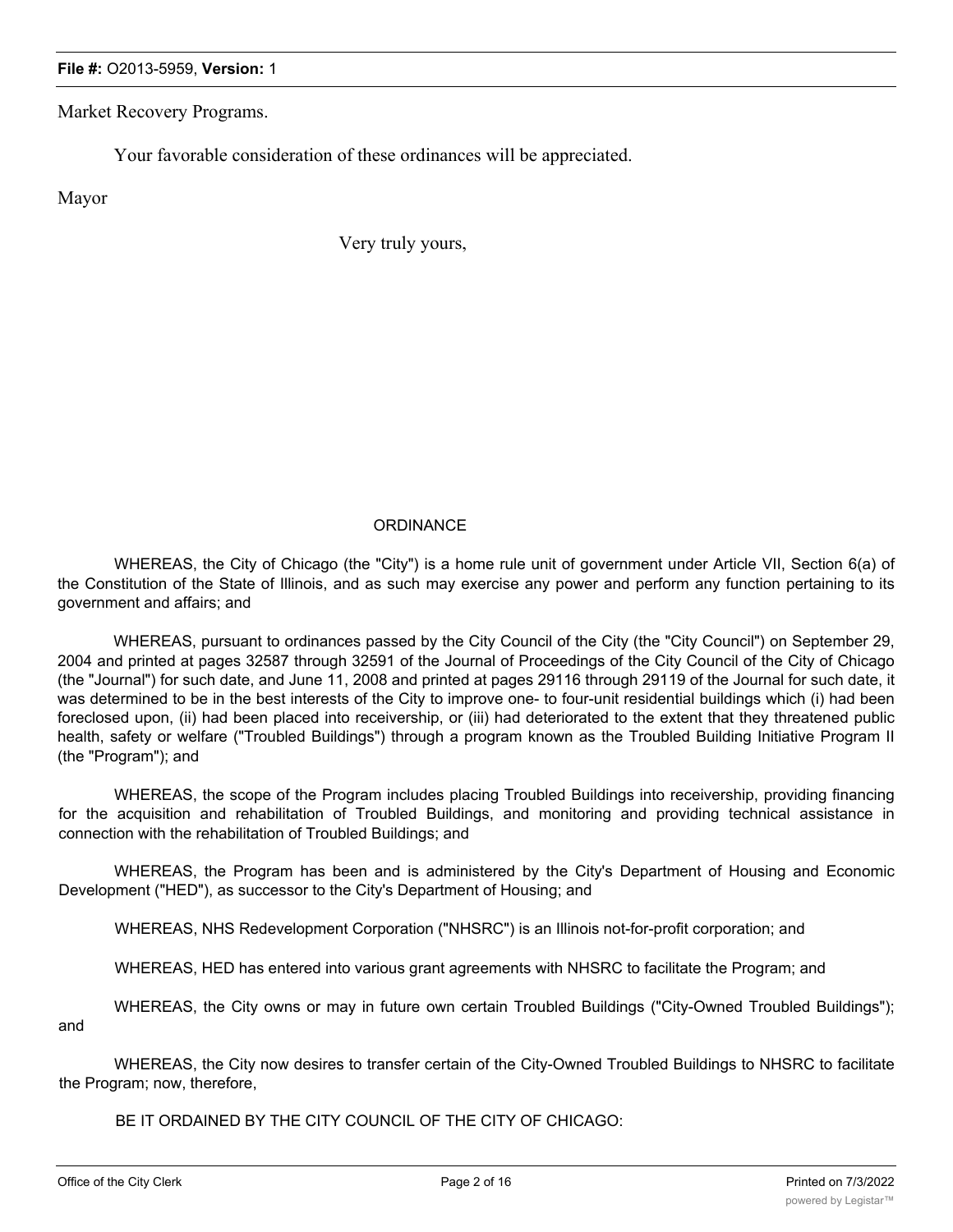SECTION 1. The above recitals are expressly incorporated in and made a part of this ordinance as though fully set forth herein.

SECTION 2. Subject to the approval of the Corporation Counsel, the Commissioner of HED and a designee of the HED Commissioner (the "HED Commissioner"), are authorized to execute such agreements and instruments ("Agreement"), and to perform any and all acts as shall be necessary or advisable in connection with the transfer of any of the City-Owned Troubled Buildings to NHSRC. The HED Commissioner is hereby authorized to determine, based on the best interests of the City, the amount, if any, of any consideration to be paid by NHSRC to the City for the transfer of any City-Owned Troubled Building to NHSRC by the City. The City hereby appropriates such funds, if any, and authorizes their expenditure for affordable housing-related activities in the discretion of the HED Commissioner, subject to further appropriation by the City Council if required, as determined by the Budget Director of the City.

1

SECTION 3. The Mayor or his proxy is each hereby authorized to execute, and the City Clerk or the Deputy City Clerk is each hereby authorized to attest, a quitclaim deed or quitclaim deeds conveying any of the City-Owned Troubled Buildings to NHSRC, or to a land trust of which NHSRC is the sole beneficiary, subject to those covenants, conditions and restrictions set forth in the quitclaim deed and Agreement.

SECTION 4. If any provision of this ordinance shall be held to be invalid or unenforceable for any reason, the invalidity or unenforceability of such provision shall not affect any of the other provisions of this ordinance.

SECTION 5. All ordinances, resolutions, motions or orders in conflict with this ordinance are hereby repealed to the extent of such conflict. Section 2-45-110 of the Municipal Code of Chicago shall not apply to the Program.

SECTION 6. This ordinance shall take effect immediately upon its passage and approval.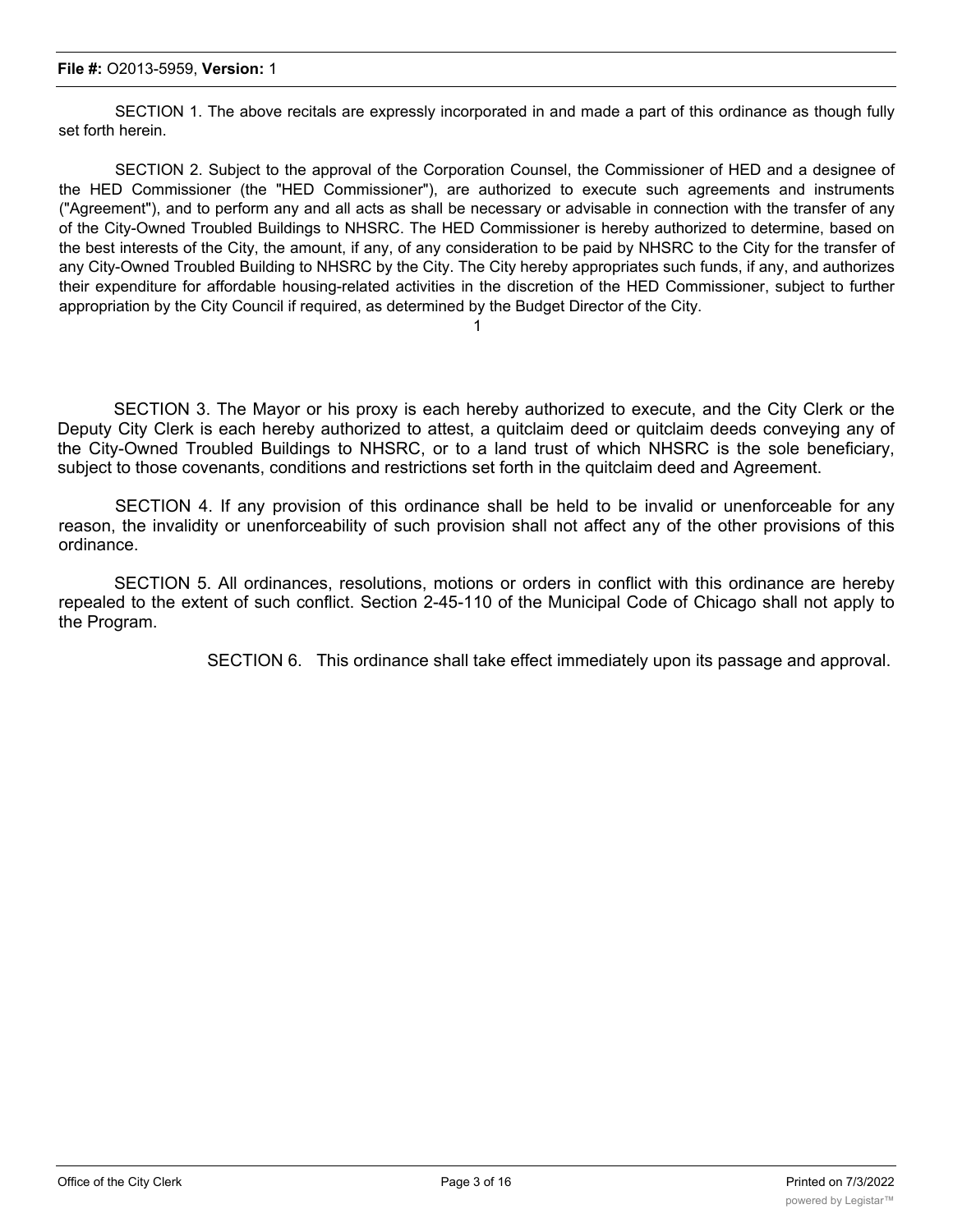2

# CITY OF CHICAGO ECONOMIC DISCLOSURE STATEMENT AND AFFIDAVIT

#### SECTION I GENERAL INFORMATION

A. Legal name of Disclosing Party submitting this EDS. Include d/b/a/ if applicable: NHS Redevelopment

Corporation

Check ONE of the following three boxes:

Indicate whether Disclosing Party submitting this EDS is:

- 1. K) the Applicant
	- OR
- 2. [] a legal entity holding a direct or indirect interest in the Applicant. State the legal name of the
- 2. Applicant in which Disclosing Party holds an interest:
	- OR
- 3. [] a specified legal entity with a right of control (see Section II.B.l.b.) State the legal name of
- 3. the entity in which Disclosing Party holds a right of control:

B. Business address of Disclosing Party: 1279 N Milwaukee Ave, Ste 500 Chicago, IL 60622

C. Telephone: 773'329 <mailto:ddinoff@nhschicago.org>  $\frac{Fax: 773-329-4120}{Email: ddinoff@nhschicago.org}$ 

D. Name of contact person: David Dinoff

E. Federal Employer Identification No. (if you have one):

F. Brief description of contract, transaction or other undertaking (referred to below as the "Matter") to which this EDS pertains. (Include project number and location of property, if applicable):

# **Property Conveyance Ordinance**

G. Which City agency or department is requesting this EDS? Housing & Economic Development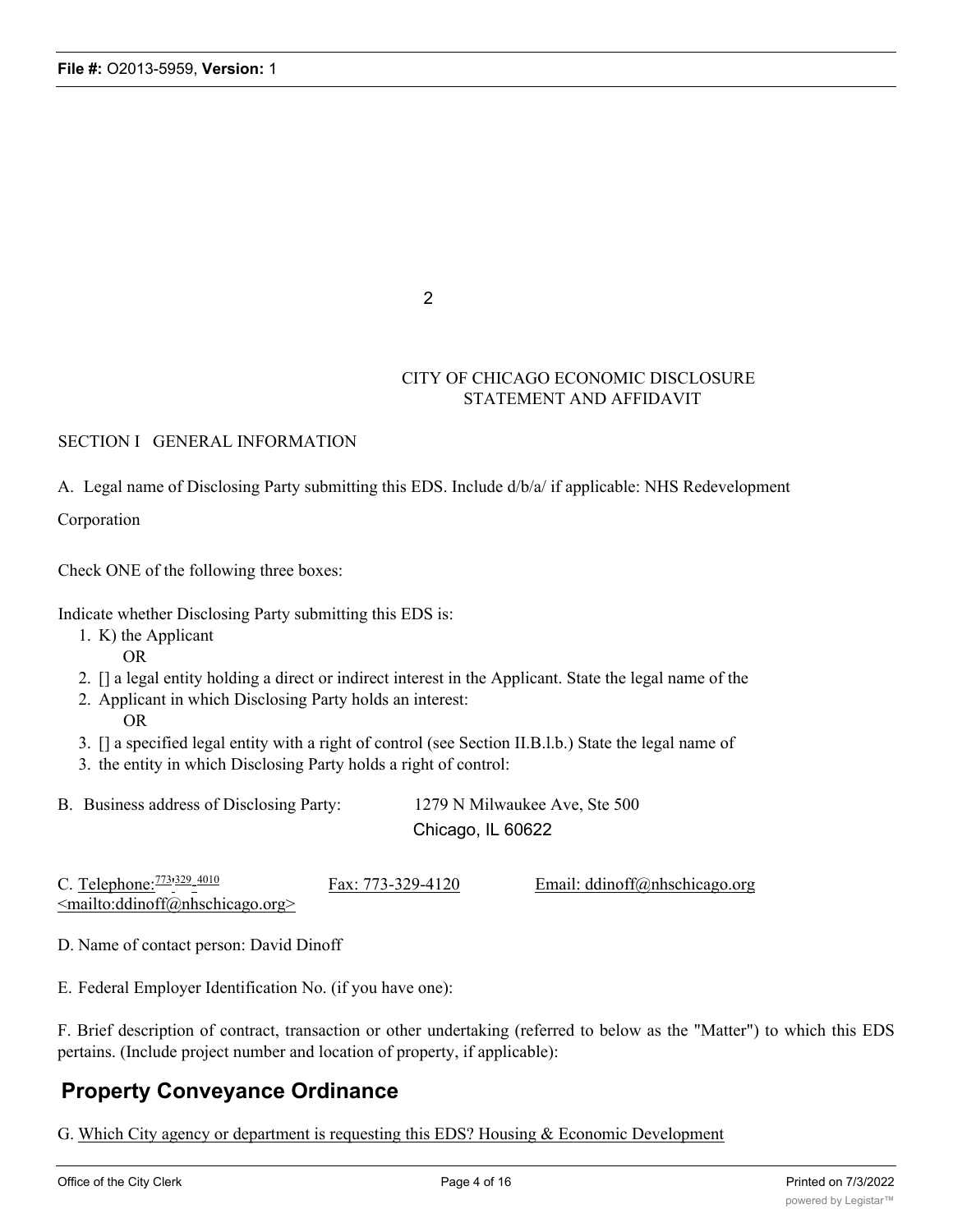If the Matter is a contract being handled by the City's Department of Procurement Services, please complete the following:

Specification # and Contract #

Page 1 of 13

## **SECTION II - DISCLOSURE OF OWNERSHIP INTERESTS**

#### A. NATURE OF DISCLOSING PARTY

| 1. Indicate the nature of the Disclosing Party: |                                                          |
|-------------------------------------------------|----------------------------------------------------------|
| Person                                          | [] Limited liability company*                            |
| Publicly registered business corporation        | [] Limited liability partnership*                        |
| Privately held business corporation             | $\lceil$ Joint venture*                                  |
| Sole proprietorship                             | Dg Not-for-profit corporation                            |
| General partnership*                            | (Is the not-for-profit corporation also a $501(c)(3)$ )? |
| Limited partnership*                            | Yes<br>l I No                                            |
| Trust                                           | [] Other (please specify)                                |

\* Note B.l .b below.

2. For legal entities, the state (or foreign country) of incorporation or organization, if applicable: Illinois

3. For legal entities not organized in the State of Illinois: Has the organization registered to do business in the State of Illinois as a foreign entity?

 $[ ]$  Yes  $[ ]$  No  $[ ]$  N/A

B. IF THE DISCLOSING PARTY IS A LEGAL ENTITY:

La. List below the full names and titles of all executive officers and all directors of the entity. For not-for-profit corporations, also list below all members, if any, which are legal entities. If there are no such members, write "no members." For trusts, estates or other similar entities, list below the legal titleholder(s).

# **Name Title See attached**

1 .b. If you checked "General partnership," "Limited partnership," "Limited liability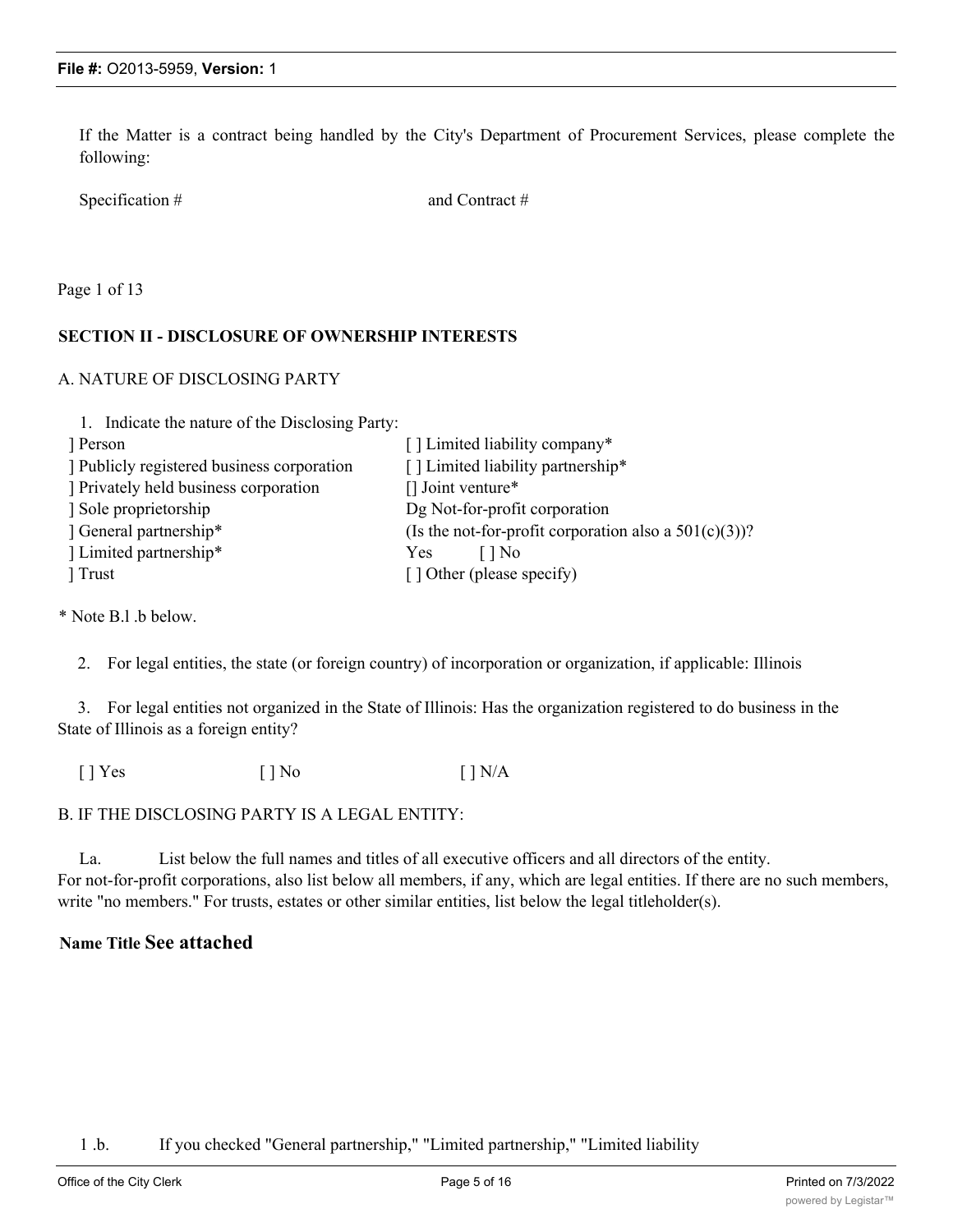company," "Limited liability partnership" or "Joint venture" in response to Item A.l. above (Nature of Disclosing Party), list below the name and title of each general partner, managing member, manager or

## Page 2 of 13

any other person or entity that controls the day-to-day management of the Disclosing Party. NOTE: Each legal entity listed below must submit an EDS on its own behalf.

Name Title

N/A

2. Please provide the following information concerning each person or entity having a direct or indirect beneficial interest (including ownership) in excess of 7.5% of the Disclosing Party. Examples of such an interest include shares in a corporation, partnership interest in a partnership or joint venture, interest of a member or manager in a limited liability company, or interest of a beneficiary of a trust, estate or other similar entity. If none, state "None." NOTE: Pursuant to Section 2-154-030 of the Municipal Code of Chicago ("Municipal Code"), the City may require any such additional information from any applicant which is reasonably intended to achieve full disclosure.

Name Business Address Percentage Interest in the Disclosing Party

None

# **SECTION III - BUSINESS RELATIONSHIPS WITH CITY ELECTED OFFICIALS**

Has the Disclosing Party had a "business relationship," as defined in Chapter 2-156 of the Municipal Code, with any City elected official in the 12 months before the date this EDS is signed?

**[]Yes K|No**

If yes, please identify below the name(s) of such City elected official(s) and describe such relationship(s):

# **SECTION IV -- DISCLOSURE OF SUBCONTRACTORS AND OTHER RETAINED PARTIES**

The Disclosing Party must disclose the name and business address of each subcontractor, attorney, lobbyist, accountant, consultant and any other person or entity whom the Disclosing Party has retained or expects to retain in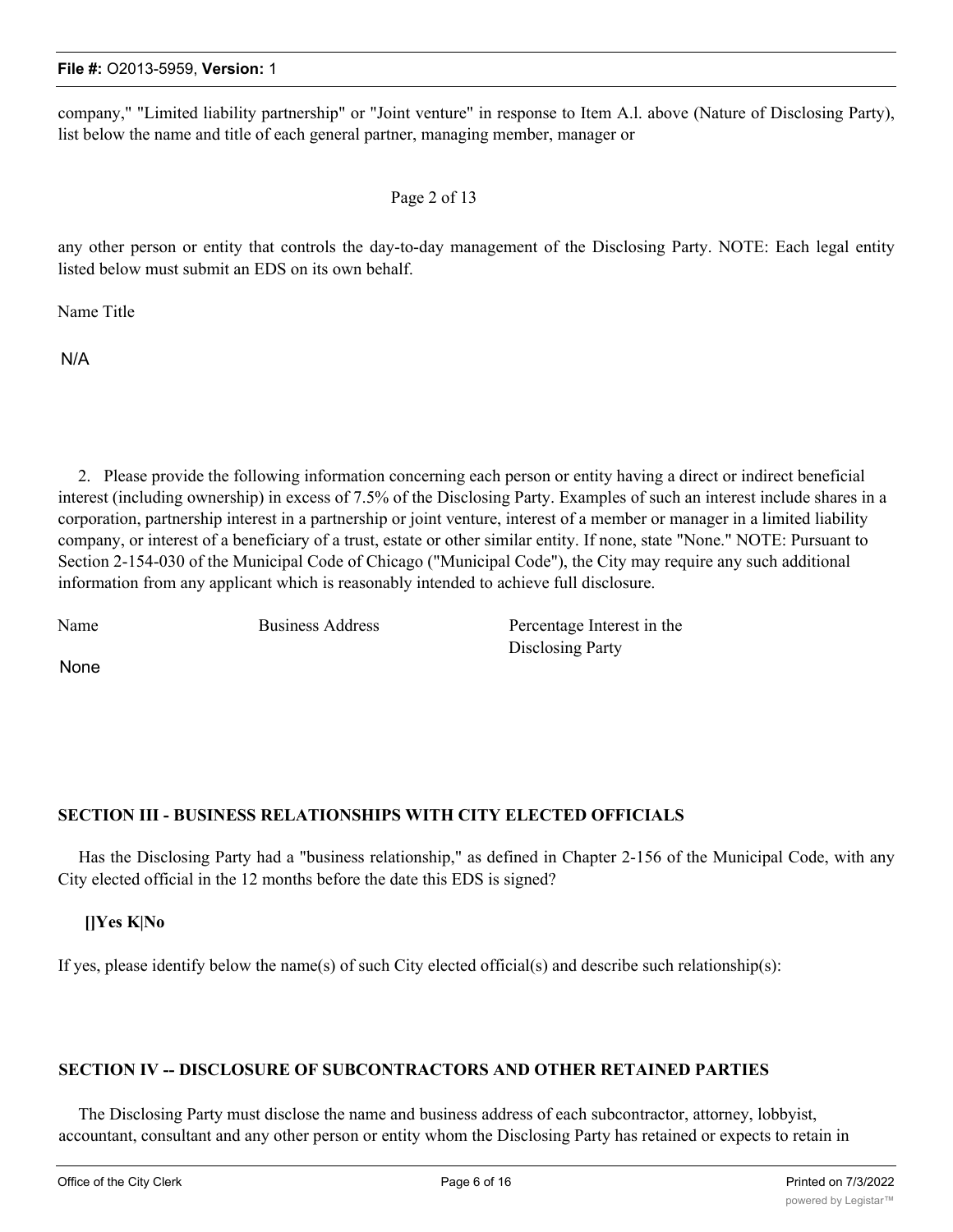connection with the Matter, as well as the nature of the relationship, and the total

Page 3 of 13

amount of the fees paid or estimated to be paid. The Disclosing Party is not required to disclose employees who are paid solely through the Disclosing Party's regular payroll.

"Lobbyist" means any person or entity who undertakes to influence any legislative or administrative action on behalf of any person or entity other than: (1) a not-for-profit entity, on an unpaid basis, or (2) himself. "Lobbyist" also means any person or entity any part of whose duties as an employee of another includes undertaking to influence any legislative or administrative action.

If the Disclosing Party is uncertain whether a disclosure is required under this Section, the Disclosing Party must either ask the City whether disclosure is required or make the disclosure.

| Name                    | <b>Business</b> | <b>Relationship to Disclosing Party</b> | Fees               |
|-------------------------|-----------------|-----------------------------------------|--------------------|
| (indicate whether)      | Address         | (subcontractor, attorney,               | (indicate whether) |
| retained or anticipated |                 | lobbyist, etc.)                         | paid or estimated) |
| to be retained)         |                 |                                         |                    |

None

(Add sheets if necessary)

Check here if the Disclosing party has not retained, nor expects to retain, any such persons or entities.

#### **SECTION V - CERTIFICATIONS**

#### A. COURT-ORDERED CHILD SUPPORT COMPLIANCE

Under Municipal Code Section 2-92-415, substantial owners of business entities that contract with the City must remain in compliance with their child support obligations throughout the term of the contract.

Has any person who directly or indirectly owns 10% or more of the Disclosing Party been declared in arrearage on any child support obligations by any Illinois court of competent jurisdiction?

[ ] Yes [ ] No M No person owns 10% or more of the Disclosing Party.

If "Yes," has the person entered into a court-approved agreement for payment of all support owed and is the person in compliance with that agreement?

 $[$  | Yes  $[$  | No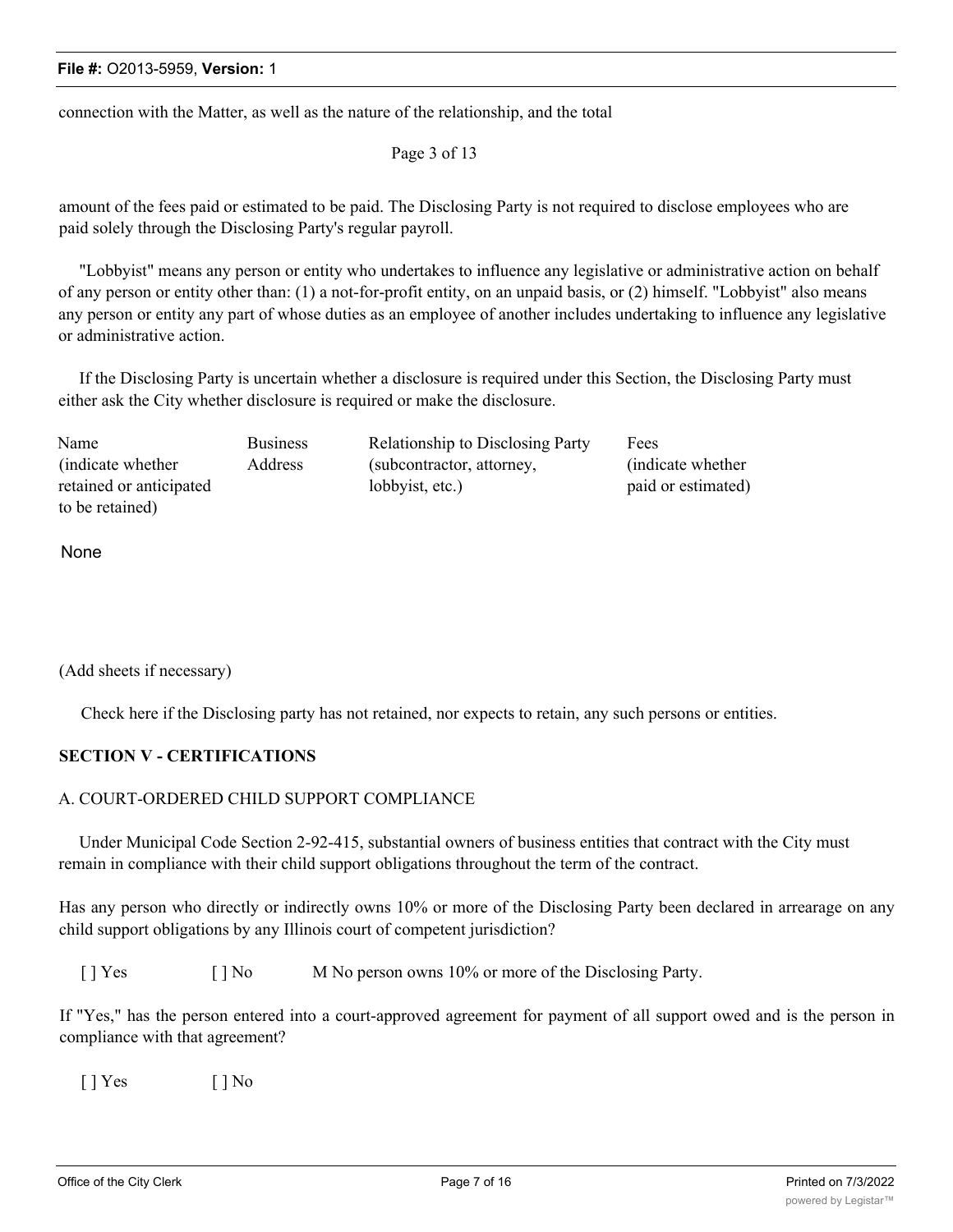# Page 4 of 13

### B. FURTHER CERTIFICATIONS

1. The Disclosing Party and, if the Disclosing Party is a legal entity, all of those persons or entities identified in Section II.B.l. of this EDS:

- a. are not presently debarred, suspended, proposed for debarment, declared ineligible or voluntarily excluded from any transactions by any federal, state or local unit of government;
- b. have not, within a five-year period preceding the date of this EDS, been convicted of a criminal offense, adjudged guilty, or had a civil judgment rendered against them in connection with: obtaining, attempting to obtain, or performing a public (federal, state or local) transaction or contract under a public transaction; a violation of federal or state antitrust statutes; fraud; embezzlement; theft; forgery; bribery; falsification or destruction of records; making false statements; or receiving stolen property;
- c. are not presently indicted for or otherwise criminally or civilly charged by a governmental entity (federal, state or local) with commission of any of the offenses enumerated in clause B.l.b. of this Section V;
- d. have not, within a five-year period preceding the date of this EDS, had one or more public transactions (federal, state or local) terminated for cause or default; and
- e. have not, within a five-year period preceding the date of this EDS, been convicted, adjudged guilty, or found liable in a civil proceeding, or in any criminal or civil action, including actions concerning environmental violations, instituted by the City or by the federal government, any state, or any other unit of local government.
- 2. The certifications in subparts 2, 3 and 4 concern:
- the Disclosing Party;

· any "Applicable Party" (meaning any party participating in the performance of the Matter, including but not limited to any persons or legal entities disclosed under Section IV, "Disclosure of Subcontractors and Other Retained Parties"); · any "Affiliated Entity" (meaning a person or entity that, directly or indirectly: controls the Disclosing Party, is controlled by the Disclosing Party, or is, with the Disclosing Party, under common control of another person or entity. Indicia of control include, without limitation: interlocking management or ownership; identity of interests among family members, shared facilities and equipment; common use of employees; or organization of a business entity following the ineligibility of a business entity to do business with federal or state or local government, including the City, using substantially the same management, ownership, or principals as the ineligible entity); with respect to Applicable Parties, the term Affiliated Entity means a person or entity that directly or indirectly controls the Applicable Party, is controlled by it, or, with the Applicable Party, is under common control of another person or entity;

# Page 5 of 13

• any responsible official of the Disclosing Party, any Applicable Party or any Affiliated Entity or any other official, agent or employee of the Disclosing Party, any Applicable Party or any Affiliated Entity, acting pursuant to the direction or authorization of a responsible official of the Disclosing Party, any Applicable Party or any Affiliated Entity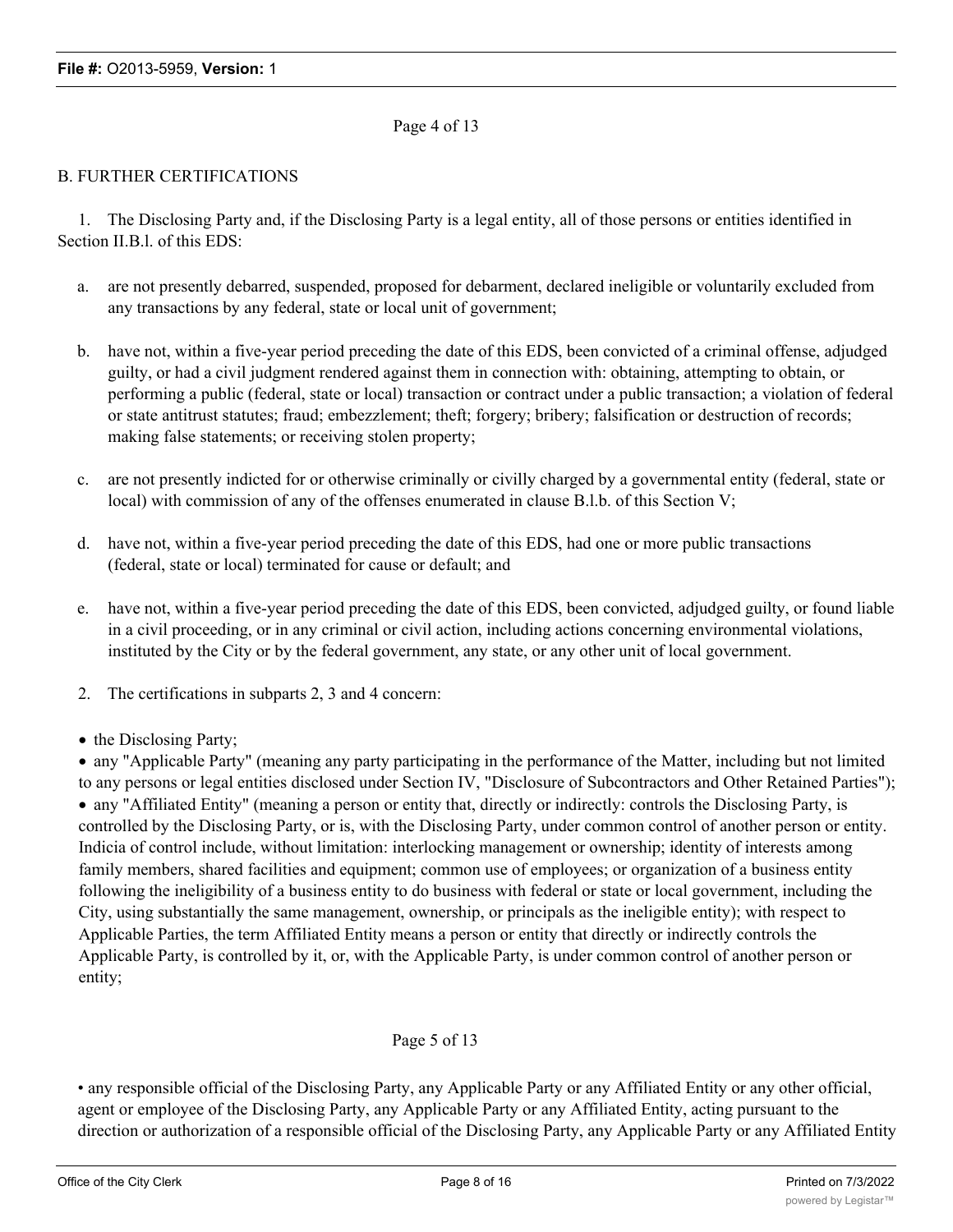### (collectively "Agents").

Neither the Disclosing Party, nor any Applicable Party, nor any Affiliated Entity of either the Disclosing Party or any Applicable Party nor any Agents have, during the five years before the date this EDS is signed, or, with respect to an Applicable Party, an Affiliated Entity, or an Affiliated Entity of an Applicable Party during the five years before the date of such Applicable Party's or Affiliated Entity's contract or engagement in connection with the Matter:

- a. bribed or attempted to bribe, or been convicted or adjudged guilty of bribery or attempting to bribe, a public officer or employee of the City, the State of Illinois, or any agency of the federal government or of any state or local government in the United States of America, in that officer's or employee's official capacity;
- b. agreed or colluded with other bidders or prospective bidders, or been a party to any such agreement, or been convicted or adjudged guilty of agreement or collusion among bidders or prospective bidders, in restraint of freedom of competition by agreement to bid a fixed price or otherwise; or
- c. made an admission of such conduct described in a. or b. above that is a matter of record, but have not been prosecuted for such conduct; or
- d. violated the provisions of Municipal Code Section 2-92-610 (Living Wage Ordinance).

3. Neither the Disclosing Party, Affiliated Entity or Applicable Party, or any of their employees, officials, agents or partners, is barred from contracting with any unit of state or local government as a result of engaging in or being convicted of (1) bid-rigging in violation of 720 ILCS 5/33E-3; (2) bid-rotating in violation of 720 ILCS 5/33E-4; or (3) any similar offense of any state or of the United States of America that contains the same elements as the offense of bidrigging or bid-rotating.

4. Neither the Disclosing Party nor any Affiliated Entity is listed on any of the following lists maintained by the Office of Foreign Assets Control of the U.S. Department of the Treasury or the Bureau of Industry and Security of the U.S. Department of Commerce or their successors: the Specially Designated Nationals List, the Denied Persons List, the Unverified List, the Entity List and the Debarred List.

5. The Disclosing Party understands and shall comply with (1) the applicable requirements of the Governmental Ethics Ordinance of the City, Title 2, Chapter 2-156 of the Municipal Code; and (2) all the applicable provisions of Chapter 2-56 of the Municipal Code (Office of the Inspector General).

#### Page 6 of 13

6. If the Disclosing Party is unable to certify to any of the above statements in this Part B (Further Certifications), the Disclosing Party must explain below: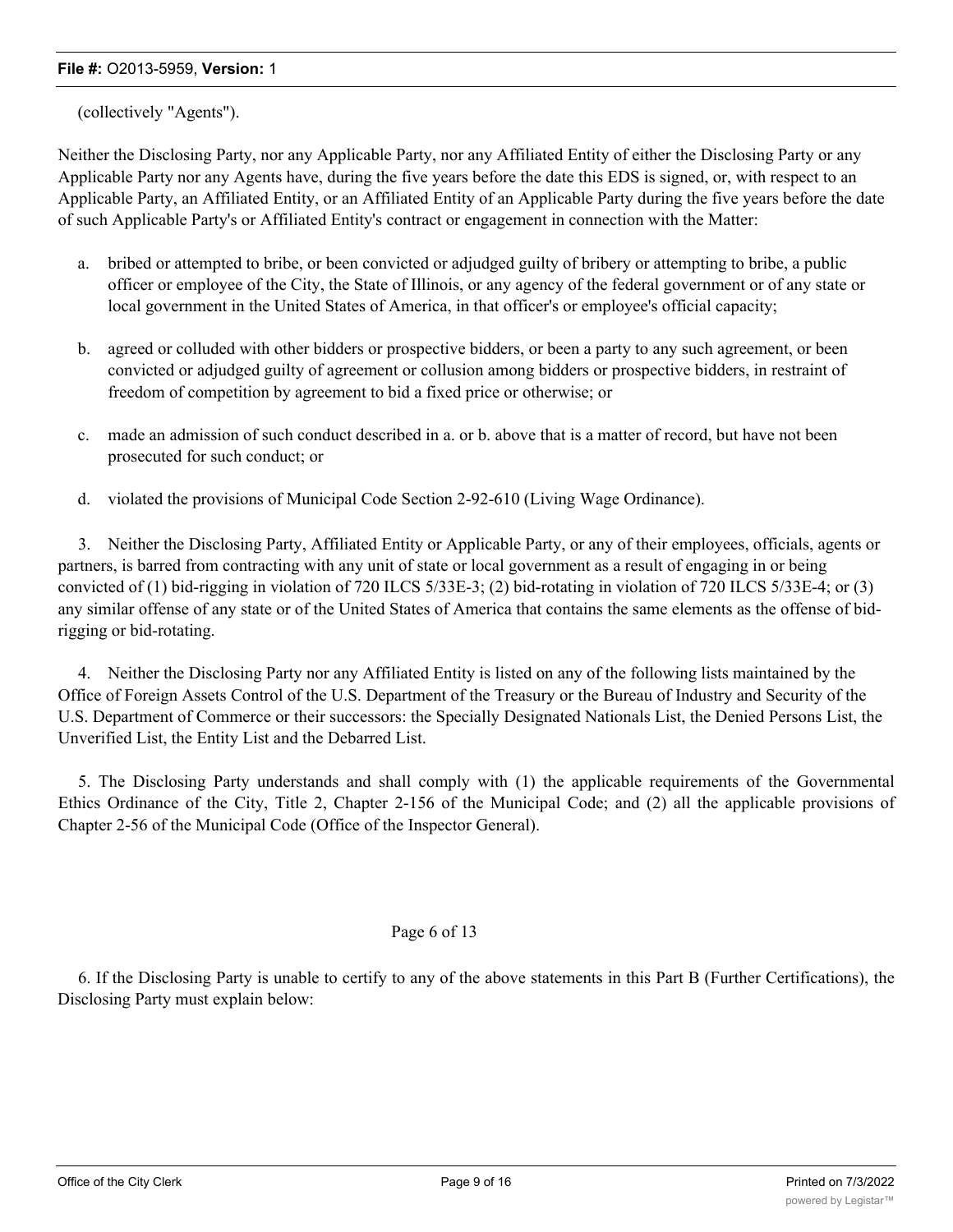If the letters "NA," the word "None," or no response appears on the lines above, it will be conclusively presumed that the Disclosing Party certified to the above statements.

#### C. CERTIFICATION OF STATUS AS FINANCIAL INSTITUTION

For purposes of this Part C, under Municipal Code Section 2-32-45 5(b), the term "financial institution" means a bank, savings and loan association, thrift, credit union, mortgage banker, mortgage broker, trust company, savings bank, investment bank, securities broker, municipal securities broker, securities dealer, municipal securities dealer, securities underwriter, municipal securities underwriter, investment trust, venture capital company, bank holding company, financial services holding company, or any licensee under the Consumer Installment Loan Act, the Sales Finance Agency Act, or the Residential Mortgage Licensing Act. However, "financial institution" specifically shall not include any entity whose predominant business is the providing of tax deferred, defined contribution, pension plans to public employees in accordance with Sections 403(b) and 457 of the Internal Revenue Code. (Additional definitions may be found in Municipal Code Section 2-32-455(b).)

#### 1. CERTIFICATION

The Disclosing Party certifies that the Disclosing Party (check one)

[ ] is ftil is not

a "financial institution" as defined in Section 2-32-45 5(b) of the Municipal Code.

2. If the Disclosing Party IS a financial institution, then the Disclosing Party pledges:

"We are not and will not become a predatory lender as defined in Chapter 2-32 of the Municipal Code. We further pledge that none of our affiliates is, and none of them will become, a predatory lender as defined in Chapter 2-32 of the Municipal Code. We understand that becoming a predatory lender or becoming an affiliate of a predatory lender may result in the loss of the privilege of doing business with the City."

If the Disclosing Party is unable to make this pledge because it or any of its affiliates (as defined in Section 2-32-455(b) of the Municipal Code) is a predatory lender within the meaning of Chapter

#### Page 7 of 13

2-32 of the Municipal Code, explain here (attach additional pages if necessary):

If the letters "NA," the word "None," or no response appears on the lines above, it will be conclusively presumed that the Disclosing Party certified to the above statements.

# D. CERTIFICATION REGARDING INTEREST IN CITY BUSINESS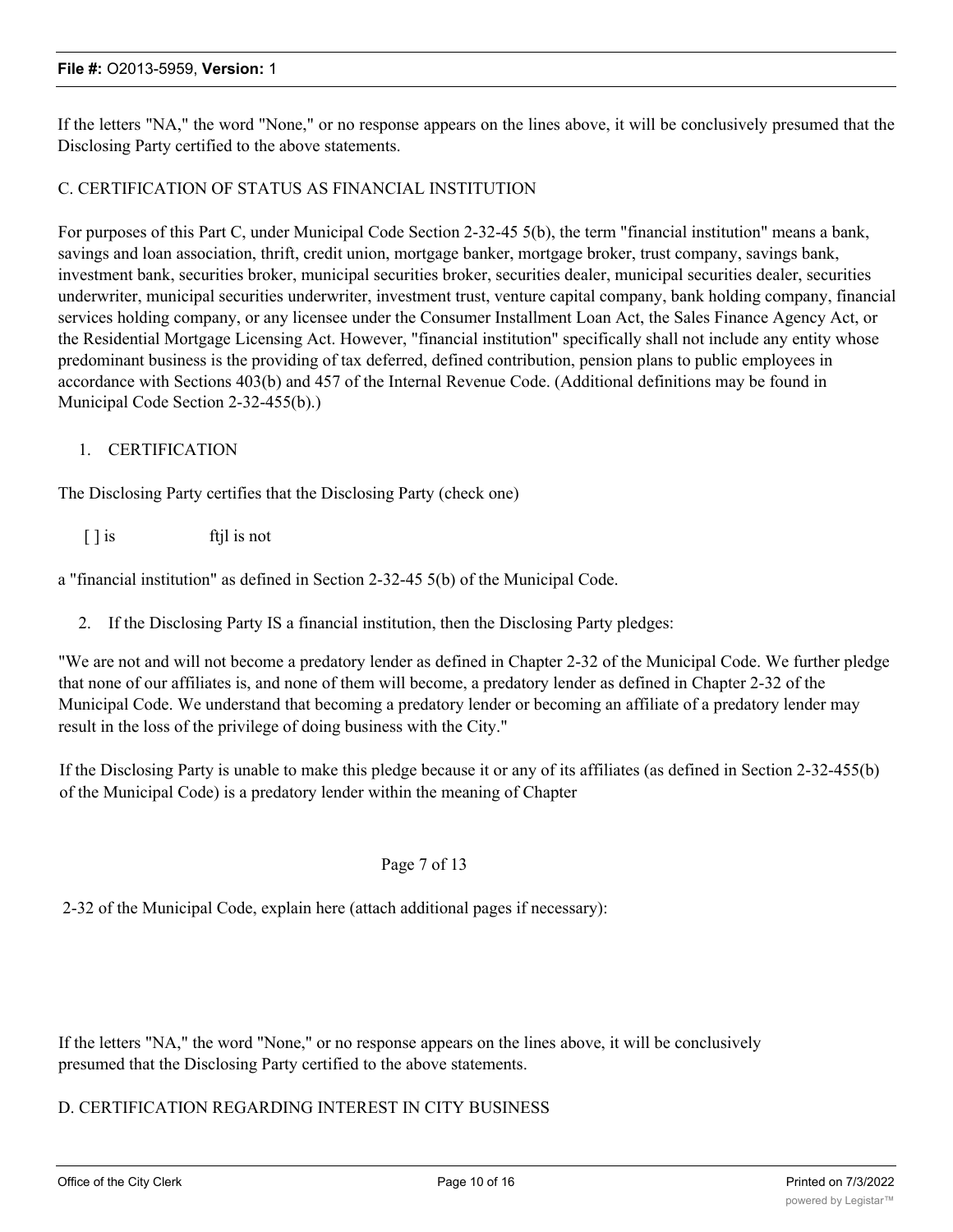Any words or terms that are defined in Chapter 2-156 of the Municipal Code have the same meanings when used in this Part D.

1. In accordance with Section 2-156-110 of the Municipal Code: Does any official or employee of the City have a financial interest in his or her own name or in the name of any other person or entity in the Matter? []Yes HNo

NOTE: If you checked "Yes" to Item D.l., proceed to Items D.2. and D.3. If you checked "No" to Item D.l., proceed to Part E.

2. Unless sold pursuant to a process of competitive bidding, or otherwise permitted, no City elected official or employee shall have a financial interest in his or her own name or in the name of any other person or entity in the purchase of any property that (i) belongs to the City, or (ii) is sold for taxes or assessments, or (iii) is sold by virtue of legal process at the suit of the City (collectively, "City Property Sale"). Compensation for property taken pursuant to the City's eminent domain power does not constitute a financial interest within the meaning of this Part D.

Does the Matter involve a City Property Sale?

 $[$  | Yes  $[$  | No

3. If you checked "Yes" to Item D.l., provide the names and business addresses of the City officials or employees having such interest and identify the nature of such interest:

Name Business Address Nature of Interest

4. The Disclosing Party further certifies that no prohibited financial interest in the Matter will be acquired by any City official or employee.

## Page 8 of 13

# E. CERTIFICATION REGARDING SLAVERY ERA BUSINESS

The Disclosing Party has searched any and all records of the Disclosing Party and any and all predecessor entities for records of investments or profits from slavery, the slave industry, or slaveholder insurance policies from the slavery era (including insurance policies issued to slaveholders that provided coverage for damage to or injury or death of their slaves) and has disclosed in this EDS any and all such records to the City. In. addition, the Disclosing Party must disclose the names of any and all slaves or slaveholders described in those records. Failure to comply with these disclosure requirements may make the Matter to which this EDS pertains voidable by the City.

Please check either 1. or 2. below. If the Disclosing Party checks 2., the Disclosing Party must disclose below or in an attachment to this EDS all requisite information as set forth in that paragraph 2.

)( 1. The Disclosing Party verifies that (a) the Disclosing Party has searched any and all records of the Disclosing Party and any and all predecessor entities for records of investments or profits from slavery, the slave industry, or slaveholder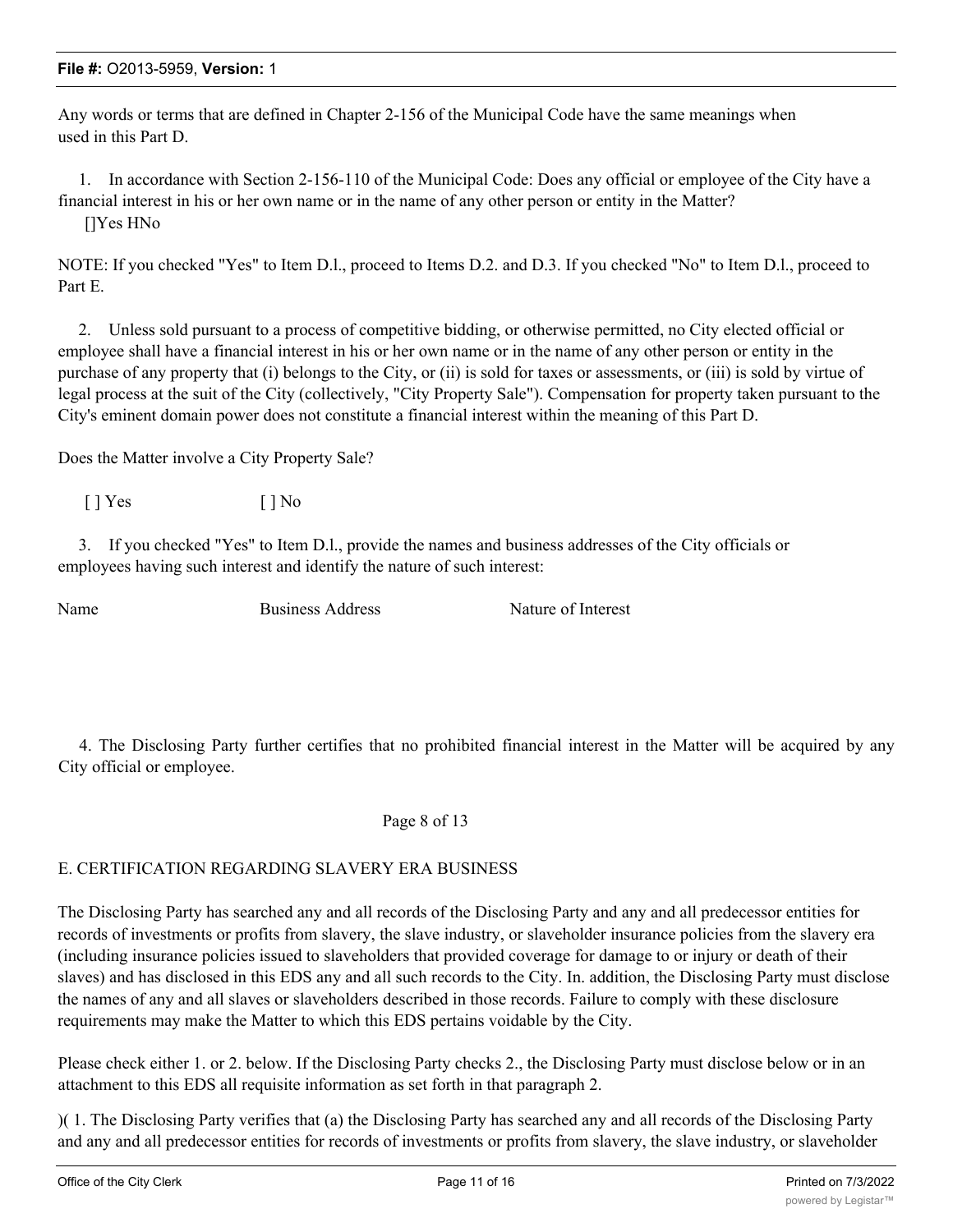insurance policies, and (b) the Disclosing Party has found no records of investments or profits from slavery, the slave industry, or slaveholder insurance policies and no records of names of any slaves or slaveholders.

2. The Disclosing Party verifies that, as a result of conducting the search in step 1(a) above, the Disclosing Party has found records relating to investments or profits from slavery, the slave industry, or slaveholder insurance policies and/or the names of any slaves or slaveholders. The Disclosing Party verifies that the following constitutes full disclosure of all such records:

## **SECTION VI - CERTIFICATIONS FOR FEDERALLY-FUNDED MATTERS**

NOTE: If the Matter is federally funded, complete this Section VI. If the Matter is not federally funded, proceed to Section VII.

## A. CERTIFICATION REGARDING LOBBYING

1. List below the names of all persons or entities registered under the federal Lobbying Disclosure Act of 1995 who have made lobbying contacts on behalf of the Disclosing Party with respect to the Matter: (Begin list here, add sheets as necessary): None

#### Page 9 of 13

(If no explanation appears or begins on the lines above, or if the letters "NA" or if the word "None" appear, it will be conclusively presumed that the Disclosing Party means that NO persons or entities registered under the Lobbying Disclosure Act of 1995 have made lobbying contacts on behalf of the Disclosing Party with respect to the Matter.)

2. The Disclosing Party has not spent and will not expend any federally appropriated funds to pay any person or entity listed in Paragraph A.l. above for his or her lobbying activities or to pay any person or entity to influence or attempt to influence an officer or employee of any agency, as defined by applicable federal law, a member of Congress, an officer or employee of Congress, or an employee of a member of Congress, in connection with the award of any federally funded contract, making any federally funded grant or loan, entering into any cooperative agreement, or to extend, continue, renew, amend, or modify any federally funded contract, grant, loan, or cooperative agreement.

3. The Disclosing Party will submit an updated certification at the end of each calendar quarter in which there occurs any event that materially affects the accuracy of the statements and information set forth in paragraphs A.l. and A.2. above.

If the Matter is federally funded and any funds other than federally appropriated funds have been or will be paid to any person or entity for influencing or attempting to influence an officer or employee of any agency (as defined by applicable federal law), a member of Congress, an officer or employee of Congress, or an employee of a member of Congress in connection with the Matter, the Disclosing Party must complete and submit Standard Form-LLL, "Disclosure Form to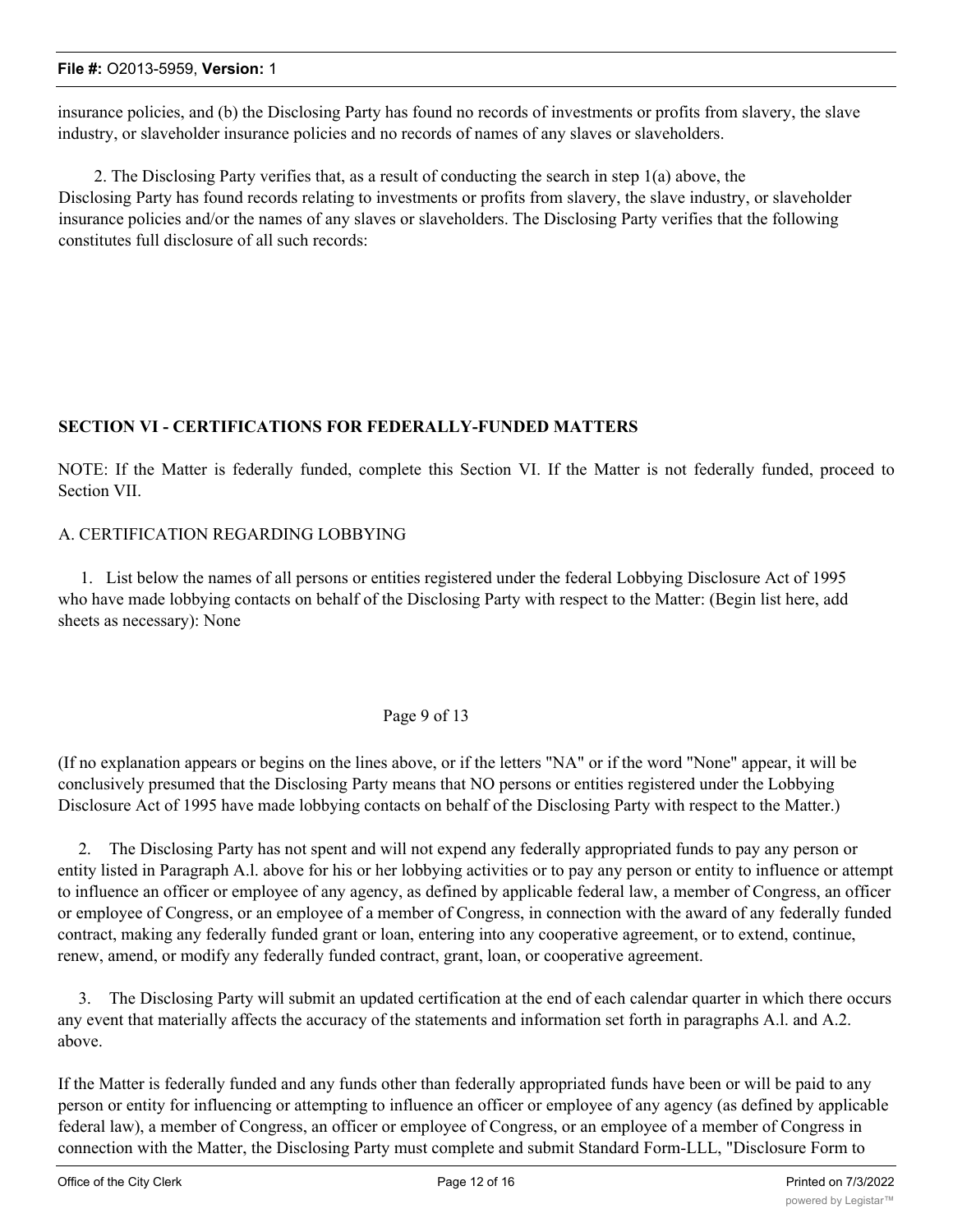Report Lobbying," in accordance with its instructions. The form may be obtained online from the federal Office of Management and Budget (OMB) web site at <http://www.whitehouse.gov/omb/grants/sflllin.pdf>, linked on the page <http://www.whitehouse.gov/omb/grants/grants\_forms.html>.

4. The Disclosing Party certifies that either: (i) it is not an organization described in section  $501(c)(4)$  of the Internal Revenue Code of 1986; or (ii) it is an organization described in section  $501(c)(4)$  of the Internal Revenue Code of 1986 but has not engaged and will not engage in "Lobbying Activities".

5. If the Disclosing Party is the Applicant, the Disclosing Party must obtain certifications equal in form and substance to paragraphs A.l. through A.4. above from all subcontractors before it awards any subcontract and the Disclosing Party must maintain all such subcontractors' certifications for the duration of the Matter and must make such certifications promptly available to the City upon request.

#### B. CERTIFICATION REGARDING EQUAL EMPLOYMENT OPPORTUNITY

If the Matter is federally funded, federal regulations require the Applicant and all proposed subcontractors to submit the following information with their bids or in writing at the outset of negotiations.

#### Page 10 of 13

Is the Disclosing Party the Applicant?

HI Yes []No If "Yes," answer the three questions below:

1. Have you developed and do you have on file affirmative action programs pursuant to applicable federal regulations? (See 41 CFR Part 60-2.)

Dfl Yes []No

2. Have you filed with the Joint Reporting Committee, the Director of the Office of Federal Contract Compliance Programs, or the Equal Employment Opportunity Commission all reports due under the applicable filing requirements? . MYes []No

3. Have you participated in any previous contracts or subcontracts subject to the equal opportunity clause?

 $\wedge$  Yes [ ] No

If you checked "No" to question 1. or 2. above, please provide an explanation:

## **SECTION VII - ACKNOWLEDGMENTS, CONTRACT INCORPORATION, COMPLIANCE, PENALTIES, DISCLOSURE**

The Disclosing Party understands and agrees that:

A. By completing and filing this EDS, the Disclosing Party acknowledges and agrees, on behalf of itself and the persons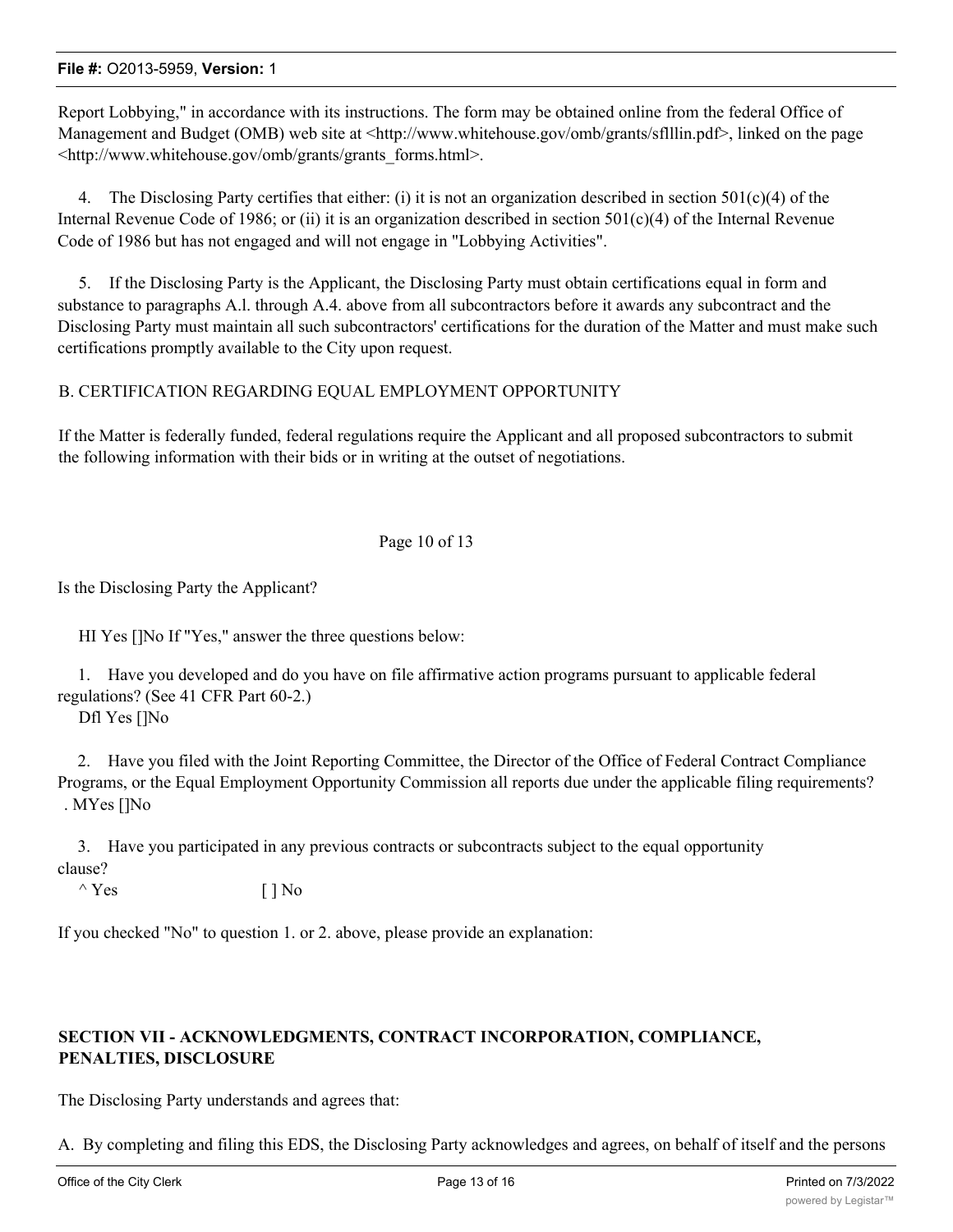or entities named in this EDS, that the City may investigate the creditworthiness of some or all of the persons or entities named in this EDS.

B. The certifications, disclosures, and acknowledgments contained in this EDS will become part of any contract or other agreement between the Applicant and the City in connection with the Matter, whether procurement, City assistance, or other City action, and are material inducements to the City's execution of any contract or taking other action with respect to the Matter. The Disclosing Party understands that it must comply with all statutes, ordinances, and regulations on which this EDS is based.

C. The City's Governmental Ethics and Campaign Financing Ordinances, Chapters 2-156 and 2-164 of the Municipal Code, impose certain duties and obligations on persons or entities seeking City-contracts, work, business, or transactions. The full text of these ordinances and a training program is available on line at www.cityofchicago.org/Ethics <http://www.cityofchicago.org/Ethics>. and may also be obtained from the City's Board of Ethics, 740 N. Sedgwick St., Suite 500, Chicago, IL 60610, (312) 744-9660. The Disclosing Party must comply fully with the applicable ordinances. Page 11 of 13

D. If the City determines that any information provided in this EDS is false, incomplete or inaccurate, any contract or other agreement in connection with which it is submitted may be rescinded or be void or voidable, and the City may pursue any remedies under the contract or agreement (if not rescinded, void or voidable), at law, or in equity, including terminating the Disclosing Party's participation in the Matter and/or declining to allow the Disclosing Party to participate in other transactions with the City. Remedies at law for a false statement of material fact may include incarceration and an award to the City of treble damages.

E. It is the City's policy to make this document available to the public on its Internet site and/or upon request. Some or all of the information provided on this EDS and any attachments to this EDS may be made available to the public on the Internet, in response to a Freedom of Information Act request, or otherwise. By completing and signing this EDS, the Disclosing Party waives and releases any possible rights or claims which it may have against the City in connection with the public release of information contained in this EDS and also authorizes the City to verify the accuracy of any information submitted in this EDS.

F. The information provided in this EDS must be kept current. In the event of changes, the Disclosing Party must supplement this EDS up to the time the City takes action on the Matter. If the Matter is a contract being handled by the City's Department of Procurement Services, the Disclosing Party must update this EDS as the contract requires.

The Disclosing Party represents and warrants that:

G. The Disclosing Party has not withheld or reserved any disclosures as to economic interests in the Disclosing Party, or as to the Matter, or any information, data or plan as to the intended use or purpose for which the Applicant seeks City Council or other City agency action.

For purposes of the certifications in H.l. and H.2. below, the term "affiliate" means any person or entity that, directly or indirectly: controls the Disclosing Party, is controlled by the Disclosing Party, or is, with the Disclosing Party, under common control of another person or entity. Indicia of control include, without limitation: interlocking management or ownership; identity of interests among family members; shared facilities and equipment; common use of employees; or organization of a business entity following the ineligibility of a business entity to do business with the federal government or a state or local government, including the City, using substantially the same management, ownership, or principals as the ineligible entity.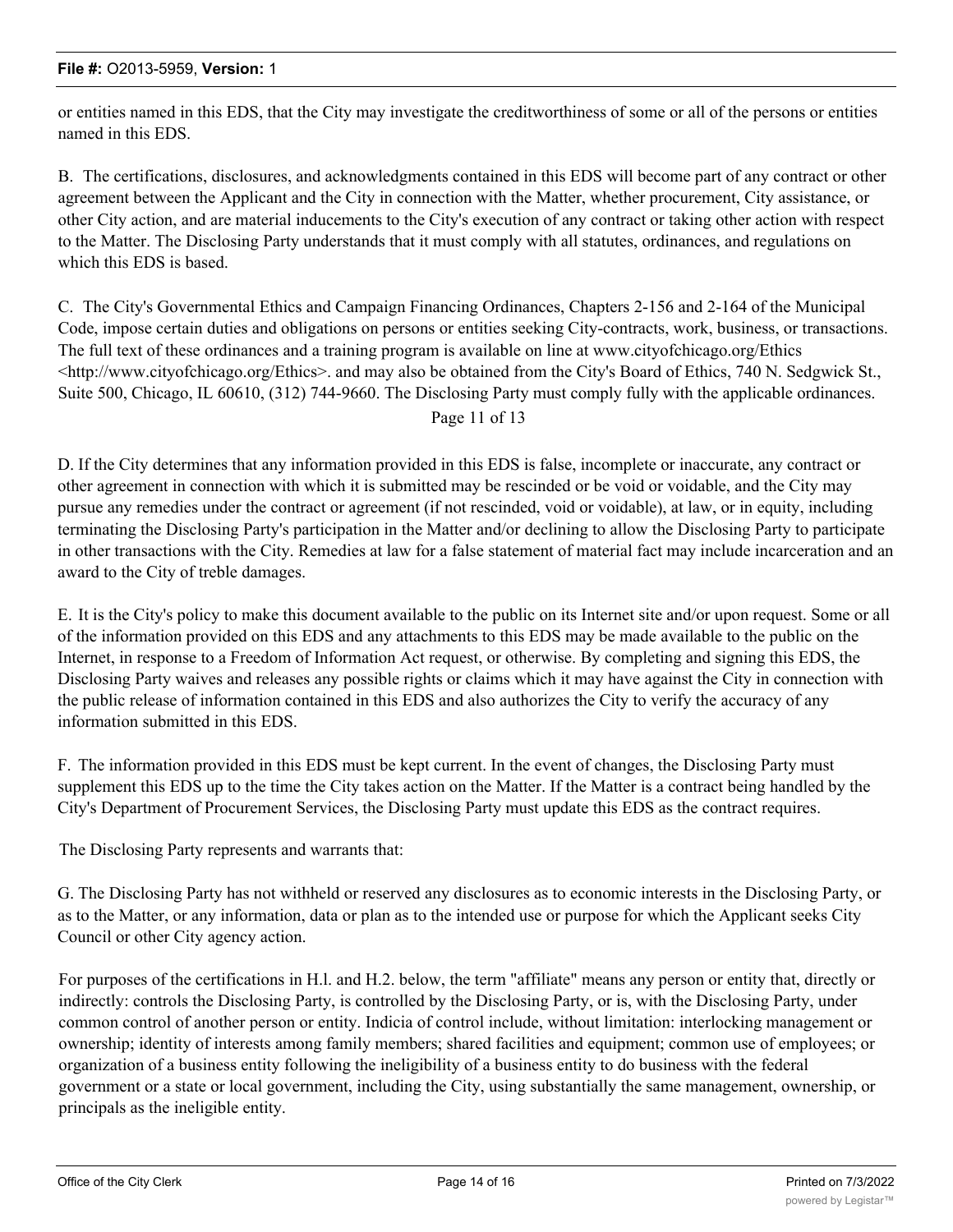H. l. The Disclosing Party is not delinquent in the payment of any tax administered by the Illinois Department of Revenue, nor are the Disclosing Party or its affiliates delinquent in paying any fine, fee, tax or other charge owed to the City. This includes, but is not limited to, all water charges, sewer charges, license fees, parking tickets, property taxes or sales taxes.

H.2 If the Disclosing Party is the Applicant, the Disclosing Party and its affiliates will not use, nor permit their subcontractors to use, any facility on the U.S. EPA's List of Violating Facilities in connection with the Matter for the duration of time that such facility remains on the list.

Page 12 of 13

H.3 If the Disclosing Party is the Applicant, the Disclosing Party will obtain from any contractors/subcontractors hired or to be hired in connection with the Matter certifications equal in form and substance to those in H.l. and H.2. above and will not, without the prior written consent of the City, use any such contractor/subcontractor that does not provide such certifications or that the Disclosing Party has reason to believe has not provided or cannot provide truthful certifications.

NOTE: If the Disclosing Party cannot certify as to any of the items in H.l., H.2. or H.3. above, an explanatory statement must be attached to this EDS.

# **CERTIFICATION**

Under penalty of perjury, the person signing below: (1) warrants that he/she is authorized to execute this EDS on behalf of the Disclosing Party, and (2) warrants that all certifications and statements contained in this EDS are true, accurate and complete as of the date furnished to the City.

NHS Redevelopment Corporation (Print or type name of Disclosing Party)

By:

(sign here!  $A^{\wedge}$  Bryan Esenberg (Print or type name of person signing) Assistant Secretary (Print or type title of person signing) *XT /T*

Signed and sworn to before me on (date)  $\land$  M/w 1 . ;'XS\") by

at C  $\wedge$  County, T-L (state)-

TToTaryTuolic.

```
Commission expires: ^---v^{\wedge}., ^ \ \{i^{\sim}, ? \ d\} (f
```